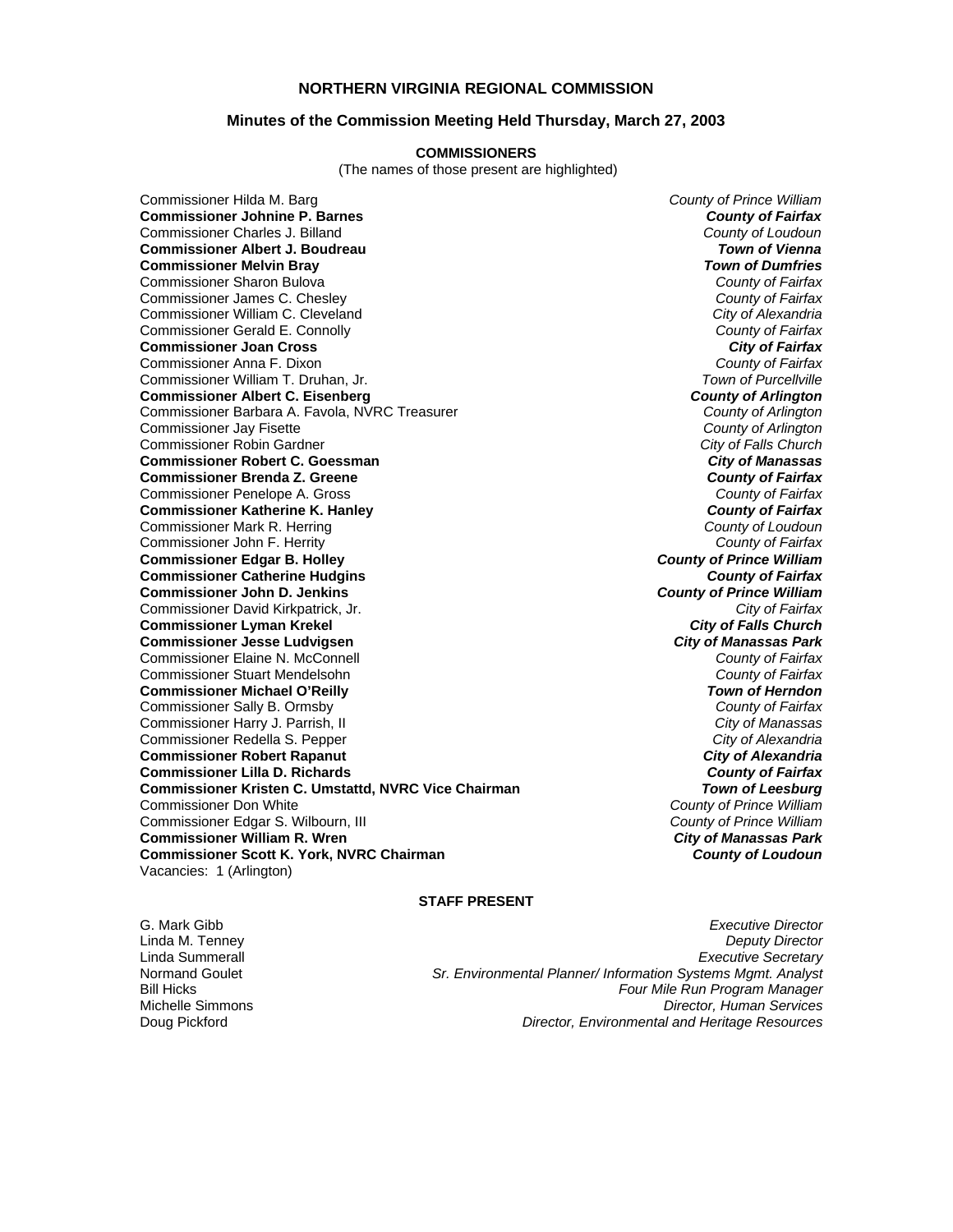Summary Minutes of the Commission March 27, 2003 Page 2

#### **GUESTS PRESENT**

| David Bulova           | Co-chairman, Fairfax Co. Occoquan Millennium Task Force |
|------------------------|---------------------------------------------------------|
| Dave Eckert            | Producer, Virginia Village Productions                  |
| Thomas Grizzard, Ph.D. | Director, Occoguan Watershed Monitoring Laboratory      |
| Sue Rowland            | SR Consulting, Inc.                                     |

CALL TO ORDER Chairman York called the meeting to order at 8:02 p.m.

PLEDGE OF<br>ALLEGIANCE The Pledge of Allegiance was recited by all present.

- ROLL CALL The roll was called and all members present or absent were noted for the record.
- MINUTES The minutes of the December 12, 2002, meeting of the Commission were moved, seconded and unanimously carried.
- PRESENTATION *Occoquan: Fairfax County Millennium Task Force*

 Chairman York welcomed David Bulova and Dr. Tom Grizzard. Mr. Bulova, a former NVRC employee, co-chaired the Fairfax County Occoquan Millennium Task Force. Dr. Grizzard is the Director of the Occoquan Watershed Monitoring Laboratory.

*David Bulova* Mr. Bulova reviewed the history of the Occoquan Watershed, a 590 square mile, regional watershed, which includes most of Northern Virginia as well as Fauquier County. The watershed is physically located in four jurisdictions: Fairfax, Fauquier, Loudoun, and Prince William counties. Fairfax County comprises only 17 percent of the watershed.

> In 1985, Fairfax County enacted downzoning in the watershed to protect water quality. This action was upheld by the courts and has withstood numerous challenges since that time. The Millennium Task Force was created in 2002 to celebrate the  $20<sup>th</sup>$  anniversary of the Board of Supervisors' decision to downzone 41,000 acres of the watershed in the county. In conjunction with the downzoning, the Board of Supervisors also designated Fairfax County's entire portion of the watershed, 64,500 acres, as the Water Supply Overlay Protection District, requiring any development in the area to comply with rigorous water quality performance standards.

*Tom Grizzard* Before answering technical questions, Dr. Grizzard stated he was impressed that so many disparate interests worked so well together on the Millennium Task Force.

*questions and* 

*answers* Commissioner Richards commented on the importance of publicizing the value of dry wells, roof-top retention techniques and grass crete, adding her belief that businesses and residents would be willing to use these methods but don't know where to obtain information. Commissioner Hudgins concurred, noting she would like an analysis of grass crete maintenance costs. Chairman York asked that the Regional Resources and Land Use Committees look into this.

> Commissioner Hanley asked about a pending request in the watershed by Fauquier County. Dr. Grizzard replied there is a request to expand an existing waste water treatment facility on the old Vint Hill Farm. He said the issue is whether this would be permitted as the second regional water reclamation plant allowed in the Occoquan Watershed or whether it would be permitted to have an interim expansion prior to being considered. Chairman Hanley said she is raising this issue in the event new agreements are needed. Staff and Dr. Grizzard said the current agreement permits a second plant. Chairman Hanley said Fairfax County is reviewing this and other jurisdictions party to the agreement may also want to review this point.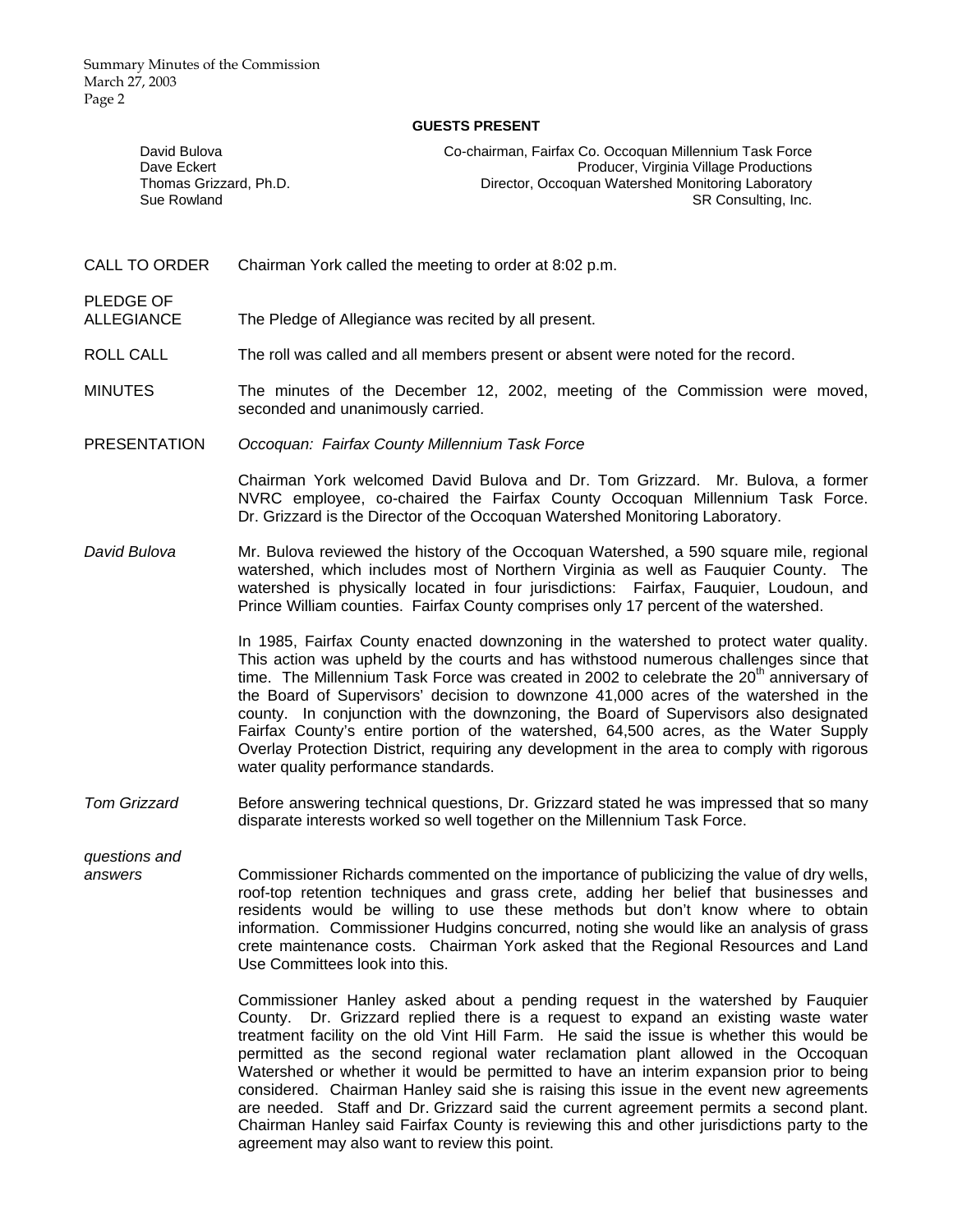Chairman York thanked Dr. Grizzard and Mr. Bulova for their work and invited the members to stay after the meeting for a viewing of the newly released Occoquan video.

CONSENT AGENDA Commissioner Jenkins moved approval of the consent agenda, consisting of the items below. The motion was seconded and carried unanimously.

- A. Financial Reports for November and December 2002 and January and February 2003
- B. Resolution No. P03-15: First Amendment to the FY 2003 Annual Budget and Programs
- C. Resolution No. P03-16: FY 2002 Audited Statements
- D. Resolution No. P03-17: Authorization to Submit a Technical Assistance Proposal to the Department of Environmental Quality's 2003-2004 Coastal Resources Management Program
- E. Resolution No. P03-19: Purchasing Policies and Procedures

EXECUTIVE DIRECTOR'S REPORT

- A. Mr. Gibb noted that the monthly activities report was included in the meeting package, as well as an updated member roster.
- B. Mr. Gibb reported that NVRC staff is assisting the Town of Purcellville with a planning charrette, which will be held May 1-3. Commissioners are welcome to attend.

# CHAIRMAN'S

REPORT Chairman York welcomed Johnine Barnes, a new representative from Fairfax County. Additionally, the City of Falls Church has a new elected representative, Robin Gardner.

> Chairman York remarked favorably on the updated emergency preparedness guide, noting that copies had been placed on the table. The guide was included in the Sunday supplements for the February 16 edition of *The Washington Post* and was mailed to Northern Virginia households not subscribing to *The Post*. Additionally, the guide is available on the member governments' websites.

> In reply to Commissioner Richards' inquiry, Ms. Tenney said that Fairfax County's website has the guide in five foreign language versions.

# RESOLUTION

NO. P03-18 ENDORSEMENT OF AMENDMENTS TO THE MEMORANDUM OF AGREEMENT ESTABLISHING THE NORTHERN VIRGINIA WASTE MANAGEMENT BOARD

> Mr. Pickford explained that the majority of changes address "housekeeping" issues, such as the addition of new members and changes of acronyms.

> However, a number of the members of the Northern Virginia Waste Management Board felt that the board should be independent of NVRC while others believed its role is as an advisory body to NVRC. The members compromised by agreeing to act independently for regulatory and technical issues, while acting as an advisory body to NVRC on legislative issues. If the Northern Virginia Regional Commission approves this change, the Memorandum of Agreement will go back to the member jurisdictions for signatures.